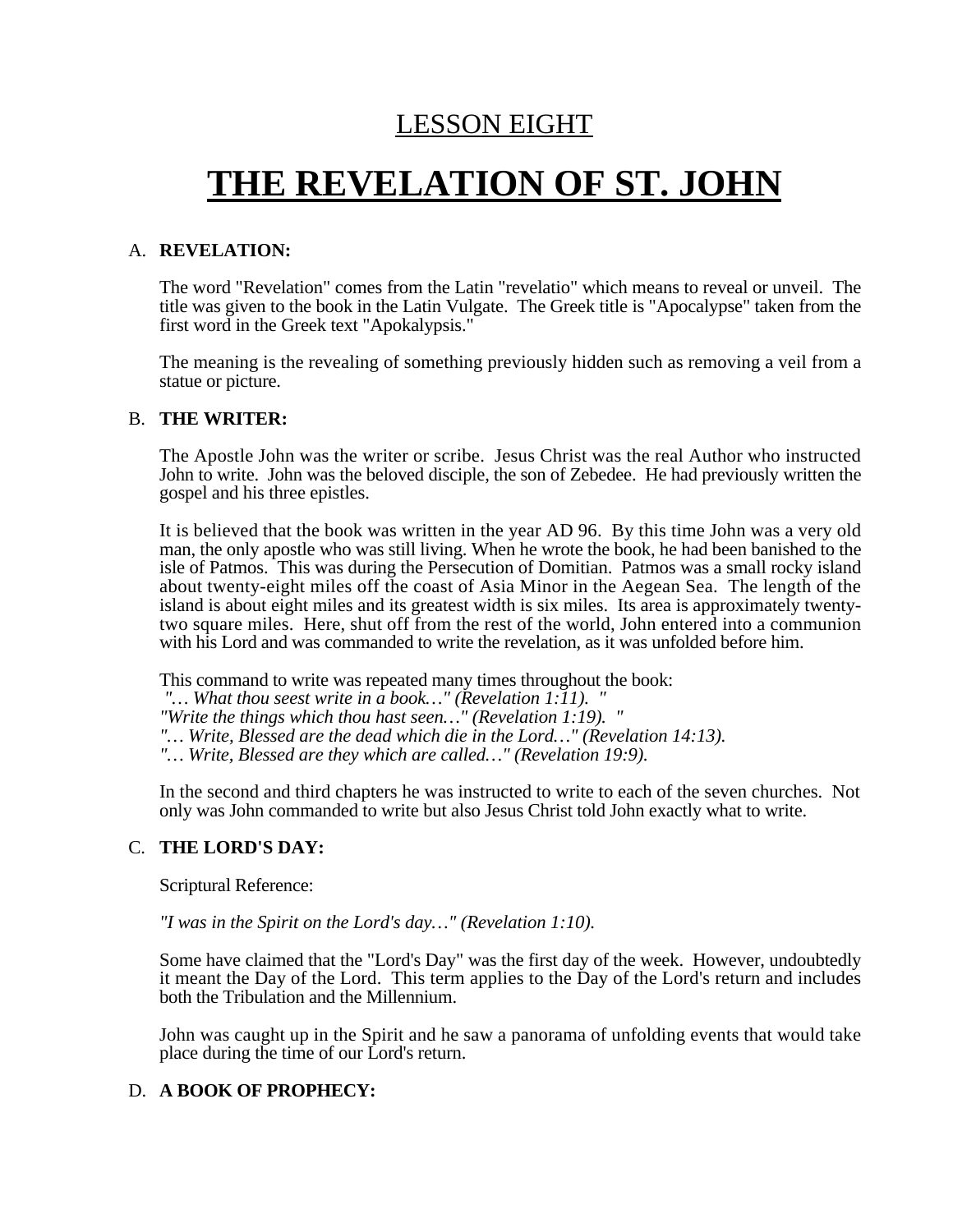The book of Revelation is a book of Prophecy as stated in several places throughout the book: *"Blessed is he that readeth, and they that hear the words of this prophecy…" (Revelation 1:3).*

*"… In the days of their prophecy…" (Revelation 11:6).*

*"… For the testimony of Jesus is the spirit of prophecy." (Revelation 19:10).*

*"… Blessed is he that keepeth the sayings of the prophecy of this book" (Revelation 22:7). "Seal not the sayings of the prophecy of this book…" (Revelation 22:10).*

- *"… The words of the prophecy of this book…" (Revelation 22:18).*
- *"… The words of the prophecy of this book…" (Revelation 22:19).*

Revelation is a prophetical book and as such reveals the future.

#### E. **INTERPRETATIONS:**

There have been many methods of interpretations of Revelation. We shall mention four of these methods:

- 1. PRETERIST: This is a claim that the greatest part of the book has already been fulfilled in the early history of the church.
- 2. HISTORICAL: This is a claim that the book deals with the whole period of church history from John's time to the end of the world.
- 3. SPIRITUALIST: This interpretation spiritualizes the teaching of the book and separates the teaching of the book from any historical events.
- 4. FUTURIST INTERPRETATION: This is the correct interpretation, which affirms that the major part of the book deals with what is still future. Apart from the first three chapters the book deals with the Lord's coming and the judgments that will still take place.

The book should be given as much as possible a literal interpretation with an understanding that most of the events unfold in a chronological order.

#### F. **PLAN OF THE BOOK:**

The key to the book of Revelation is given in Revelation 1:19. *"Write the things which thou hast seen, and the things which are, and the things which shall be hereafter."*

Here is stated the three clear divisions of the book which do not overlap 1) The things which thou hast seen; 2) The things which are; and 3) The things which shall be hereafter.

Keeping to these clear divisions we study the book by dividing it into three parts: 1) Chapter One - Thou has seen; 2) Chapter Two & Three - Which are; and 3) Chapter Four to Twenty-Two - Shall be hereafter.

If we keep to this clear outline we shall have little difficulty in studying and understanding the book.

#### G. **PROMISE OF BLESSING:**

This prophecy is to be read, studied and understood. The book was to remain an unsealed book. *"And he saith unto me, Seal not the sayings of the prophecy of this book" (Revelation 22:10).*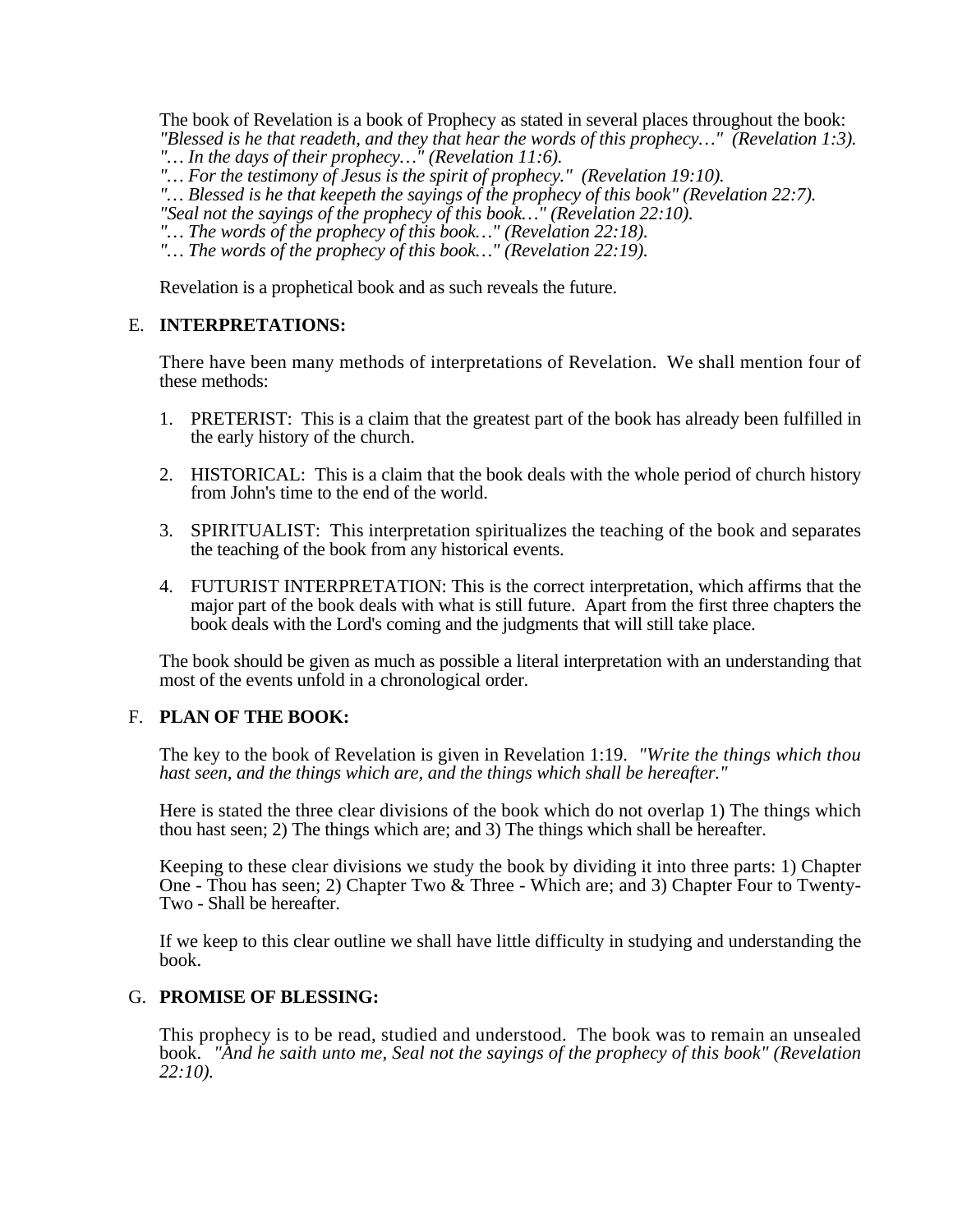This meant that God planned for the book to be an open book of understanding. In fact, there is a blessing promised to the person who reads, hears and obeys the words of this prophecy. *"Blessed is he that readeth, and they that hear the words of this prophecy, and keep those things which are written therein" (Revelation 1:3). "Blessed is he that keepeth the sayings of the prophecy of this book" (Revelation 22:7).*

God would never have promised these blessings if the book were a mystical book that could not be understood. The book could never be obeyed if it could not be understood. God planned that the prophecy should be read with clear understanding.

#### H. **THE CLIMAX OF GOD'S REVELATION OF TRUTH:**

As Genesis gives understanding concerning the beginning of everything, Revelation teaches concerning the consummation of all things. We might compare the two books:

| <b>REVELATION</b>           |
|-----------------------------|
| Paradise regained           |
| City of the Redeemed        |
| No more curse               |
| Marriage of the second Adam |
| Every tear wiped away       |
| Satan's doom                |
| New creation                |
| Communion restored          |
|                             |

This book gives a total revelation. Nothing is to be added or taken away. A curse is pronounced upon those who would add to or take away from this book. *"… If any man shall add unto these things, God shall add unto him the plagues that are written in this book: And if any man shall take away from the words of the book of this prophecy, God shall take away his part out of the book of life…" (Revelation 22:18-19).*

#### I. **THE NUMBER SEVEN:**

The number seven is God's number of perfection and completion in the book of Revelation. There are SEVEN SEVENS that we might study as we read this wonderful book.

| 1. Seven Churches   | Revelation 2:1  | - Revelation 3:22.  |
|---------------------|-----------------|---------------------|
| 2. Seven Seals      | Revelation 6:1  | - Revelation 8:5.   |
| 3. Seven Trumpets   | Revelation 8:7  | - Revelation 11:19. |
| 4. Seven Personages | Revelation 12:1 | - Revelation 13:18. |
| 5. Seven Vials      | Revelation 15:1 | - Revelation 16:21. |
| 6. Seven Judgments  | Revelation 17:1 | - Revelation 20:15. |
| 7. Seven New Things | Revelation 21:1 | - Revelation 22:5.  |

#### J. **HOW TO READ AND UNDERSTAND THE BOOK:**

We must keep clear in mind that John recorded those things he saw and heard, as they were unfolded before him. The revelation unfolded in a chronological order and we should accept the revelation as literally as possible. The moment we attempt to spiritualize and explain away the meaning we are in difficulty. It is clear that John did not understand much of what he saw but he faithfully recorded it in terms that he understood. To illustrate we might refer to the opening of the sixth seal (Revelation 6:12). This is a description of an atomic war but John did not understand. He simply recorded what he saw.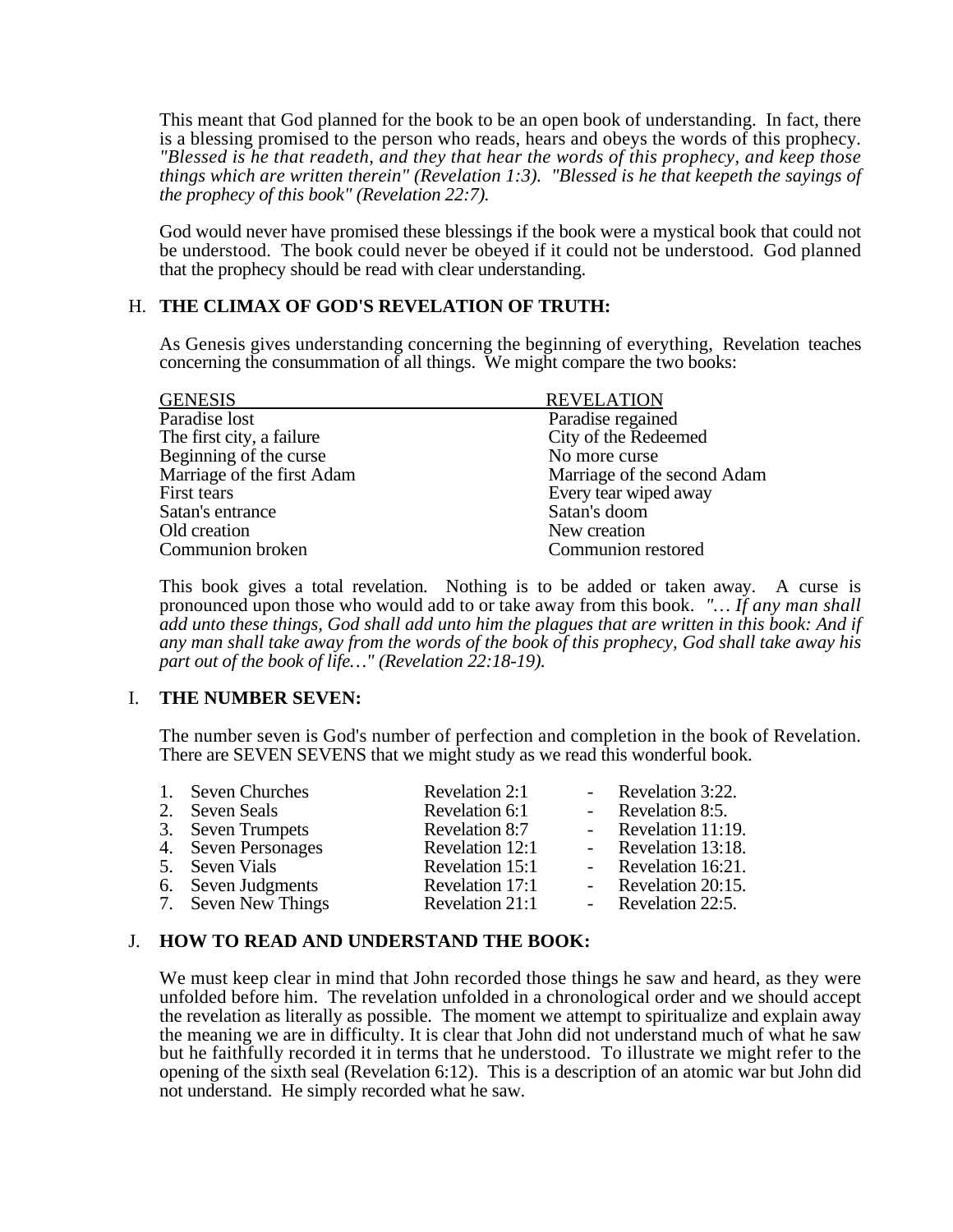When we refer to a literal interpretation, we simply mean the 144,000 were 144,000 not just a symbolical number. New Jerusalem is a real city. The millennium is real. There will be one thousand years in Christ's Kingdom upon earth.

Keeping these principles in mind, this book becomes an exciting, challenging study. Just as the Lord promised, we can be blessed throughout our study of this wonderful prophecy.